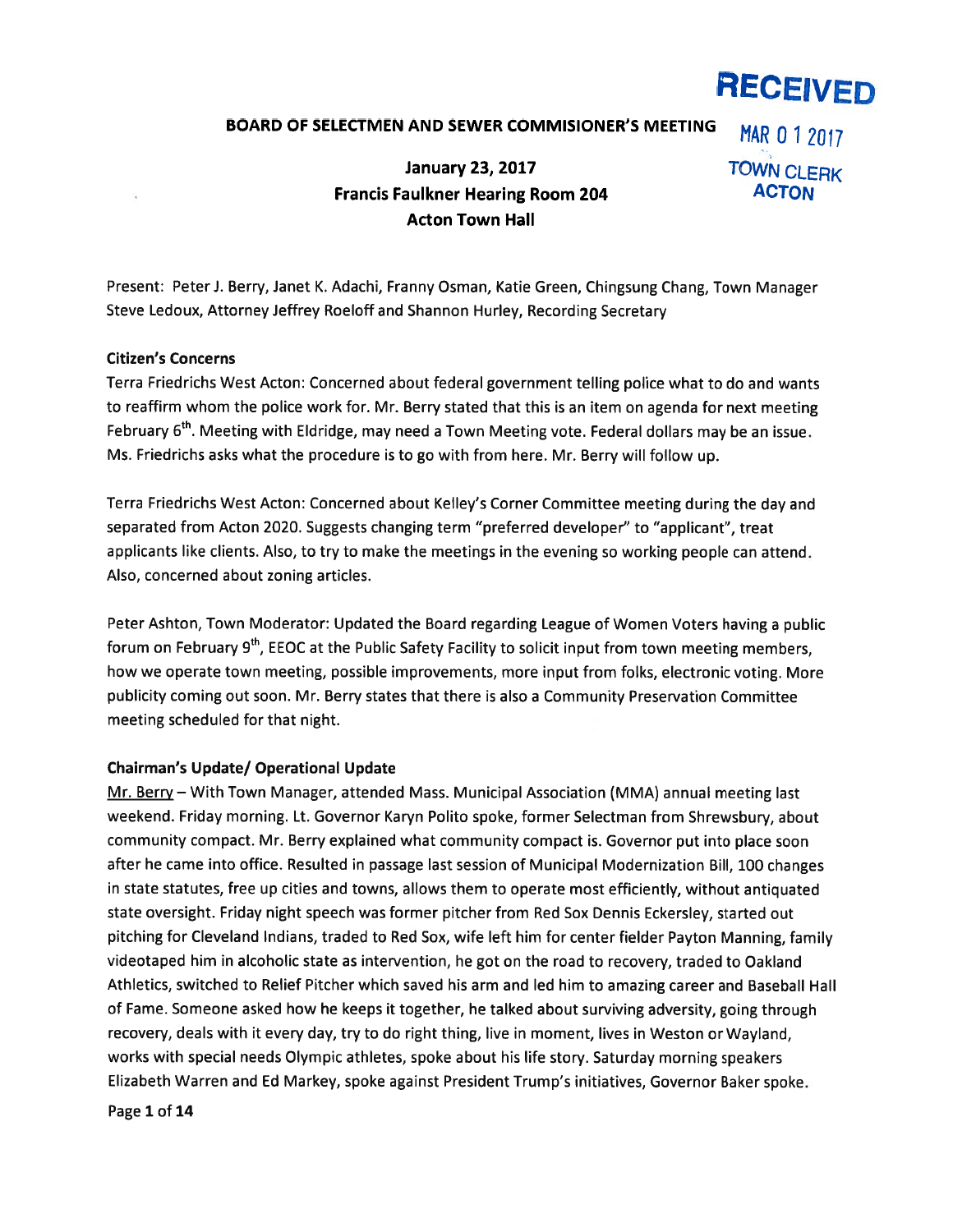Estimate budget 3.9% increase in revenues in next fiscal year. Funding local aid will increase at the same level. Mr. Berry continued to speak about his MMA annual meeting and the speakers. Several Gold Star Families in Acton — James McRae includes all relatives from veterans who were killed, even cancers for 20 years after they served in the military. Mr. Berry led the pledge of allegiance in honor of those Gold Stat Families. Funding for more bike racks. Refunded at decent levels, funds construction in local cities and towns, improvements to the streets and sidewalks, and Kelley's corner.

Mr. Ledoux — Spoke about the MMA annual meeting, went to <sup>a</sup> few workshops. Was very well attended. Acton has signed <sup>a</sup> community compac<sup>t</sup> for its transportation program, CrossTown Connect, with Littleton, Boxborough, Maynard, Westford and Acton. Ms. Osman explained that since they did this it has also been helpful for applying for funding with multiple towns in the compac<sup>t</sup> to comply together to the recent state Stormwater Act.

Public Hearings and Appointments

None.

# Selectmen Business

Clarion Partners; Brookside Shops: Clarion Partners is New York based investment real estate properties. New owners of Brookside Shops on Great Road. 35 years in business, developing or acquiring new buildings, apartment, residential, and office buildings in Boston. Residential projects in down town Boston. Alisha from Key Point Partners is the eyes ears feet on ground, community matters, tenants are happy and obeying the town rules. They are asking for suppor<sup>t</sup> for <sup>a</sup> rezoning of Brookside shops. It is <sup>a</sup> retail center, tax revenue for the town: zone it commercial. Brookside is an asset to Acton and they are partners, good to grea<sup>t</sup> retail center — allow Clarion to do all property management. It is <sup>a</sup> "vibrant place," they want the flexibility to stay ahead of tenants moving and their creativity. Clarion has \$8 billion in retail properties, pay attention to details, curb appeal, landscaping, security.

Ms. Green — no questions, early to suppor<sup>t</sup> warrant article, property manager should do outreach to the town and Planning Board and come back to the board with your findings to suppor<sup>t</sup> articles.

Mr. Chang —This is housekeeping, rezoned to commercial, did not pass at the last town meeting, relates to property managemen<sup>t</sup> and their relationship with the area. Outreach to be done on Clarion Partners' side in order to do so. Already have <sup>a</sup> strip mall on property. Problems in pas<sup>t</sup> need to be resolved. Move forward together and ge<sup>t</sup> the right provisions into the zoning and resolve concerns of local community and neighbors.

Ms. Adachi- Echoed what Ms. Green and Mr. Chang had said. Rectify problems that predecessors created. Planning Board to come back to the board, keep in mind what the current zoning stops you from doing. Ultimately agree zoning needs to be changed.

Ms. Osman- Agrees for the property to work and be thriving. Love to see this issue resolved. Not familiar with the zoning details, can it include mixed use?

Mr. Bartl, Planning Director, explained its current use is all commercial, zoning is residential. Proposal done in pas<sup>t</sup> to make it "limited business" zoning district, which includes commercial property and single family residences.

Ms. Osman —What about housing above buildings? Page 2 of 14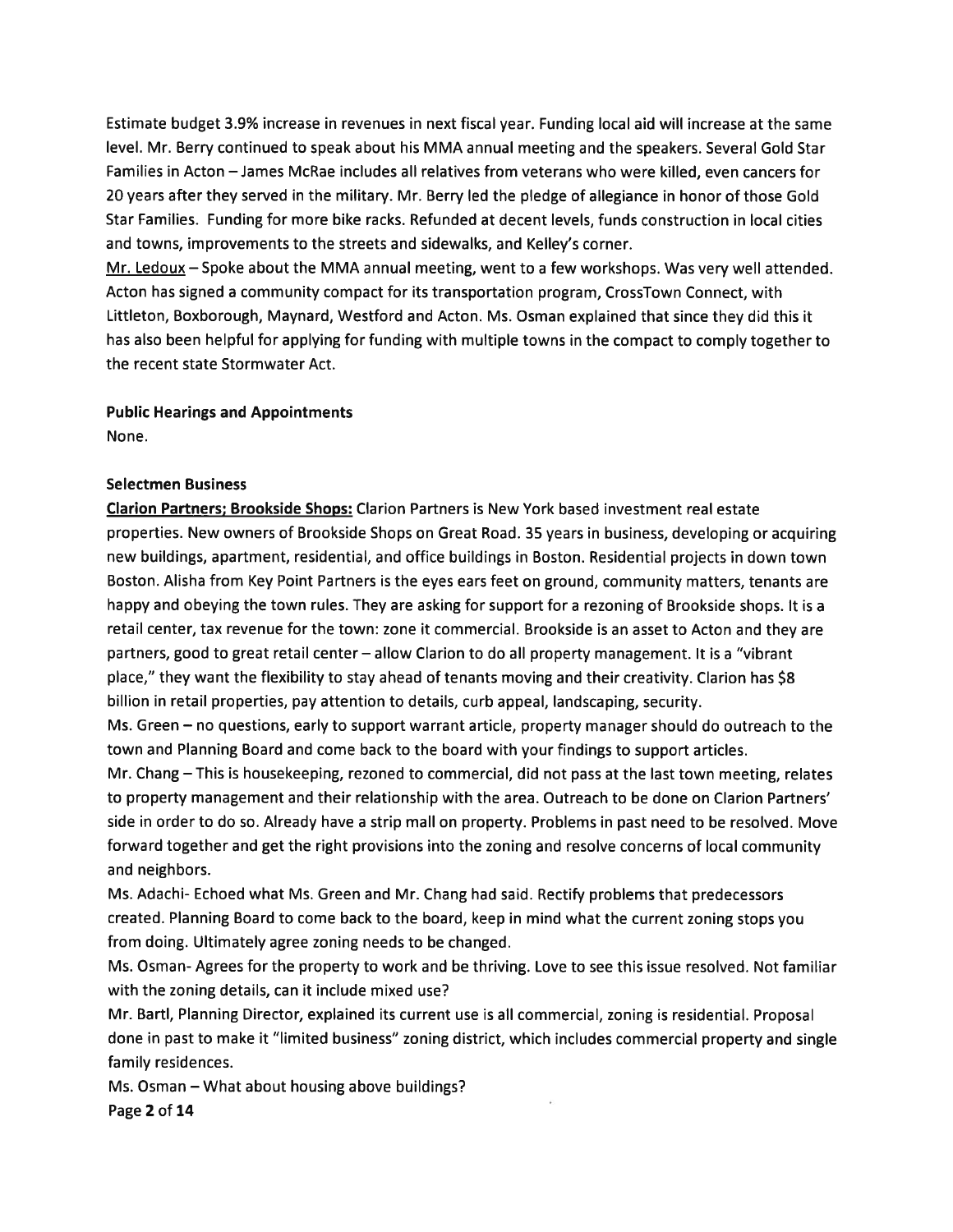Mr. Barti — It is residential next to commercial, multi-family zones.

Ms. Osman — (to Clarion) What would you do differently, what is limited and what is your vision for this property?

Clarion — Dining may be an important component, would not be able to do that the way it is zoned now. That brings value-added to the property, but they would now not be able to act upon the proposal. Ms. Osman encourages the company to talk to Cross Town Connect to ge<sup>t</sup> the van to come to Brookside. Mr. Barti — Nimble for retail shopping center owner — changing uses from one to another. Can downspiral very quickly. Re: rezoning, the Planning Board agreed to put it out at a public hearing on Feb 21 $^{st}$  – advertised. Individually notify the neighbors. Example was if Eastern Mountain Sports goes bankrupt you can replace it with <sup>a</sup> retail store but not <sup>a</sup> restaurant.

Talk ensued about what kinds of places can and cannot be in Brookside Shops.

Ms. Osman- local people working there even if it is <sup>a</sup> chain. Try to keep open mind about existence of chains, still play <sup>a</sup> local social role.

Mr. Bartl — Change in ownership makes this <sup>a</sup> grea<sup>t</sup> opportunity.

Terra Frederichs, West Acton- Concerned with lack of restaurants in town, decided on <sup>a</sup> case by case. Consider more local businesses- Staples: 80% money of money goes out of town, whereas Quill and Press: 60% stays in town.

Acton Leadership Group Budget Update: Mr. Ledoux refreshed the board's memory regarding the Town Manager's recommended budget and the Superintendent budget from last meeting. Also, refreshed the Board's memory regarding Budget Saturday FY18 budget. He presented <sup>a</sup> 4% budget increase and <sup>a</sup> 3.5% budget increase as opposed to the Town Manager's recommended budget of 4.5%, which includes operational and capital budgets. Next ALG meeting is on January 26<sup>th</sup>. If budget changes to 4% there would be <sup>a</sup> reduction of total spending by \$168,553. In lieu of bonding \$1.45 million for Acton Memorial Library roof/HVAC systems and Fire Station, HVAC improvements, he proposed requesting that the Assessors release the Overlay Surplus to fund those two projects. There is currently \$2M in overlay surplus. This recommendation would reduce Interest cost in the FY 18 to \$48,250. This proposal saves future operating budgets in debt service. The operational budget would be 3.26%. To reduce the budget to 3.55%, it would require budget further cuts of \$191,000, including the Utility Task Vehicle (UTV) vehicle, dump truck, and laborer position . UTV may be essential to our EMS operations (i.e. NARA, town conservation lands, Bruce Freeman Rail Trail for example injured hikers.) A 3.5% total budget would mean <sup>a</sup> 3.01% operational budget. The Town Manager recommends <sup>a</sup> 4% package to Finance Committee. There are still some unresolved issues such as the Health Insurance Trust, which has not finalized the FY18 rates. A 5% increase was budgeted for health benefits. The Governor is finalizing his FY18 budget. Including changes, the effect on ALG plan, which currently shows <sup>a</sup> \$876,000 deficient, would reduce the deficit by \$116,000. The Selectmen must vote 60 days before town meeting under the Charter to transmit <sup>a</sup> budget to the Finance Committee. Page 3 of 14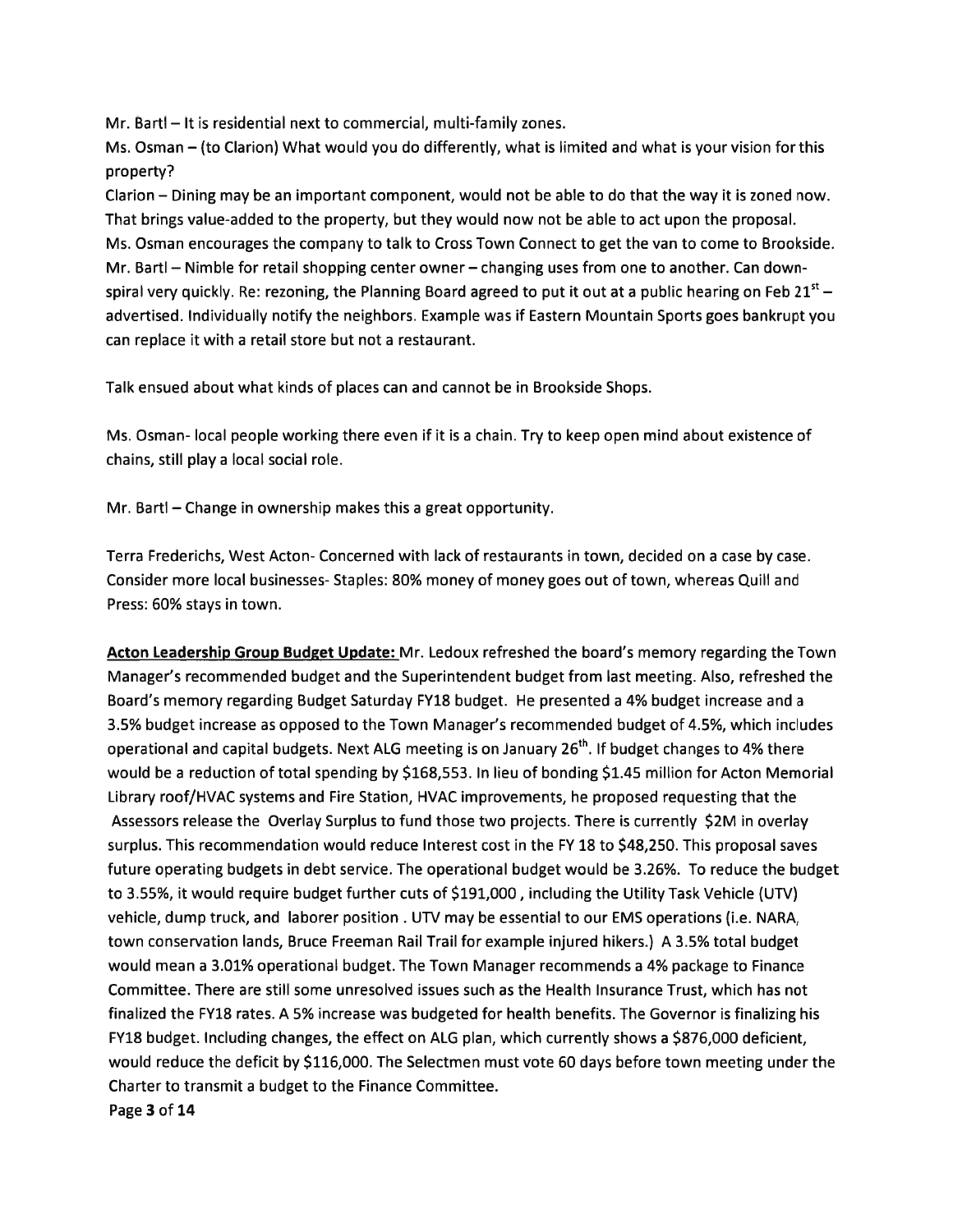Ms. Green — recommended keeping the Municipal Properties Laborer position as she felt it would be shortsighted to remove the position from the budget. She supports the proposal to reduce the budget by removing the purchase of the UTV and dump track. She noted, however, that this would still leave a gap in the ALG plan but felt that we should go back to the schools to see if they have wiggle room in their budget to bring reductions to the table. She was also supportive of using <sup>a</sup> portion of the unused tax levy to make up the difference, as opposed to solely increasing the use of reserves. She felt it would be better to use <sup>a</sup> portion, or half, of the unused levy and fill the rest of the gap with either cuts in the school budget and/or increased use of reserves so that we don't end up in <sup>a</sup> position in <sup>a</sup> future year of needing to use all of the unused levy in one year or needing to make drastic cuts. This would be better for tax payers than using all of the unused levy in one year.

Mr. Chang — Generally agreed with Ms. Green regarding overall budget. 4% reasonable place to go. Saves money down the road. Important to see what schools come back with since their budget is huge portion of what we pay out. Budget neutral status would be great.

Ms. Adachi — Separate out Capital within the operating because FinCom wants to access \$1.6M reserves towards Capital.

Ms. Osman —Skilled laborer, makes sense to have that person. Agree with adding that in and approaching 4% and going to the schools. Hears concerns about tax bills, try to limit it. Conversation ensued about location on documents of percentage of overall spending. Mr. Ledoux explained it was in the packet from Budget Saturday.

Mr. Ledoux: Was not worked into the ALG plan, not much change.

Ms. Green recommends <sup>a</sup> budget of \$338,555,390 to the finance committee. Taking out utility and dump truck and keeping the laborer. Mr. Chang seconded. All ayes (5-0)

Mr. Berry – Keep skilled laborer between 3.5% and 4% - primary vote on Friday Ms. Osman — What is the difference between 3.5% and 4% on the effect on people's tax bills? Jason Cole — Do both the 3.5 and 4% options make use of the untaxed levy capacity? Mr. Ledoux—Yes.

Review List of Warrant Articles: Mr. Ledoux explains changes to the warrant articles 35-36 -Planning Board decided to not move forward with those articles. Tax increment with Insulet Company, need to be added after town meeting vote.  $1^{st}$  17 articles, standard articles. #10 \$35,000 utilized for additional parking in West Acton and potential for sewers. #18 Acton Community Housing Committee (ACHC) investigating 4 Cherry Ridge Road, back taxed, authorization to sell for affordable housing at town meeting, dispose of the property. #19 43-45 School Street - Housing authority interested in building there, Acton Community Housing Comm. also interested, in collaboration with Habitat for Humanity; it was <sup>a</sup> duplex at one point, needs <sup>a</sup> lot of work. There are old easements in Flag Hill subdivision, property owners to do, release easements. #22 Chapter 111F reimbursements, Police and Fire do not ge<sup>t</sup> Workers Compensation — Police and Fire, create revolving fund — lawsuit reimbursed their salary to help overtime paymen<sup>t</sup> for when another employee is off on injury. Handicap parking -- have not accepted that statute -parking fines would be used by commission on disability for expenditures that assist Page 4 of 14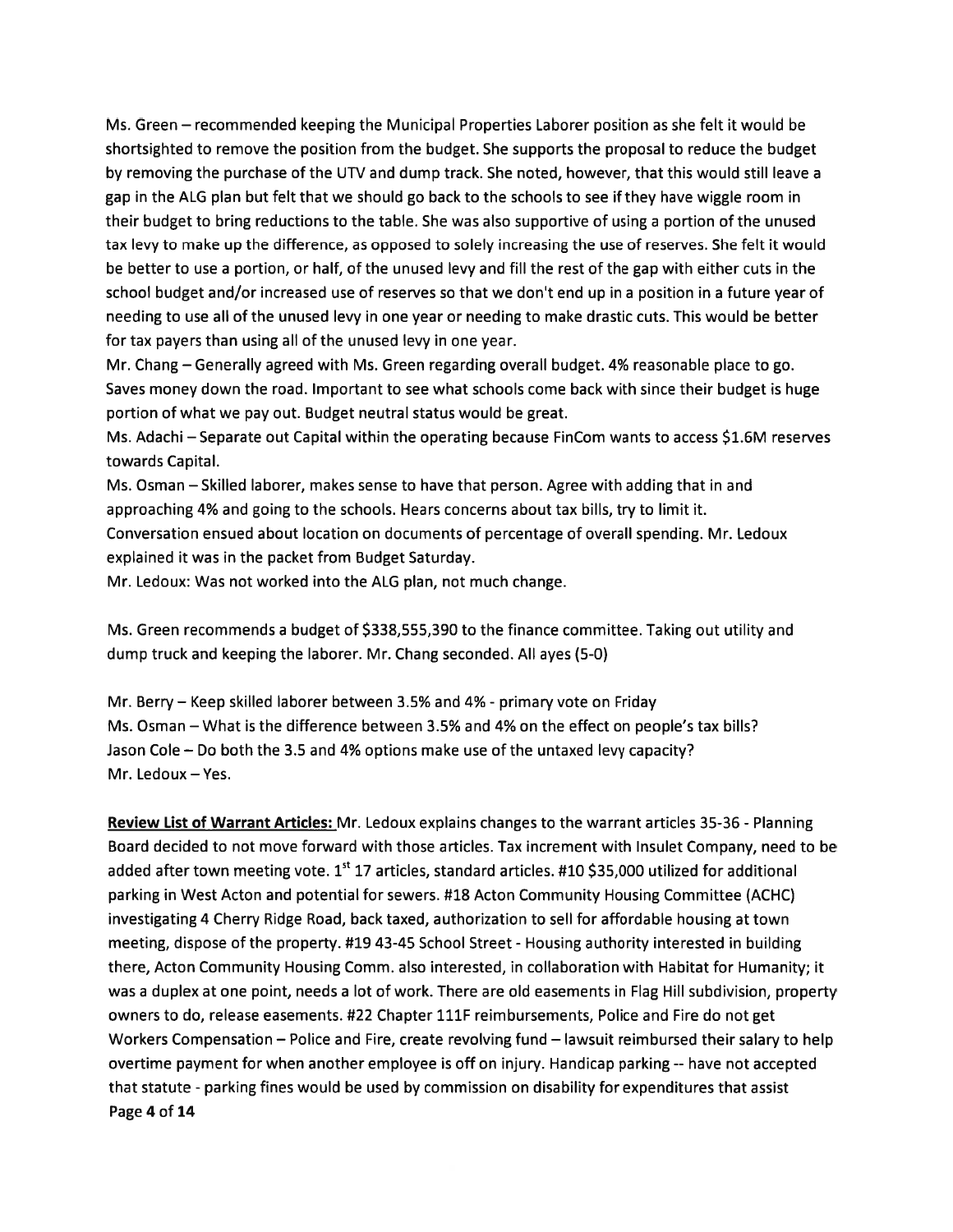people with disabilities. #24 Municipal Modernization Act, town flexibility for affordable housing up to 75% tax abatements for the housing project, incentive. #25 bylaw method for negotiating affordable housing, will ge<sup>t</sup> more information. #28 3 citizen petitions, offshoot of Concord Water issue. Ron Beck, Terra Friedrichs, collected 200 signatures to force <sup>a</sup> town meeting. If residents generate 200 signatures, the Board of Selectmen must call <sup>a</sup> meeting within 45 days from when the petition was turned in. Zoning articles, typical consent calendar for Highway reimbursement. All numbers are temporary at the moment.

# Citizen Petition, Arlington Street Conservation Restriction:

Matthews: 11 Lincoln Drive - Convert to conservation land. At Newtown Road and Rt2, this is 25-27 acres, already owned by the Town. Purchased in 1962 for <sup>a</sup> school, was never made into <sup>a</sup> school. Mostly wetlands. School does use this land for science classes. Clear stated Town goal, it meets the Acton Open Space and Recreation Plan. Meets many Acton 2020 goals. Tom Tidman gave option that this is <sup>a</sup> wildlife corridor. Is <sup>a</sup> green space connector, undisturbed soil helps preven<sup>t</sup> flooding. Potential uses — walking trails, continued science class visits, education environments plaques. Saving approximately \$20,000 since the Town already owns the land.

Terra Friedrichs, West Acton — In favor, make note for land preservation next to large houses. Reassess value of homes next to open space, paying for increase in value. Shifting the cost to folks who are enjoying space.

Jim, West Acton- In favor of protecting land, grea<sup>t</sup> step forward to take on town article, whatever gets them to town meeting. Technical point, most conservation land doesn't have conservation restrictions. Consider proposing an Article 97 protection instead of <sup>a</sup> CR, difficult to undo CR.

Ms. Adachi — Question for Jim- Is there the possibility of the land becoming par<sup>t</sup> of the consideration and purview of the Land Stewardship Committee, someone willing and able to take it on as <sup>a</sup> steward? Jim- doesn't remember any discussion about the land, as <sup>a</sup> member of the committee of what he's seen of the enthusiasm, it wouldn't be <sup>a</sup> problem to find help.

David, 25 Lincoln Drive — Neighbor, lot of potential for passive recreation. "They aren't making more land." Don't have to purchase it; just have to figure out what to do with it. Doing something that is free to the town is <sup>a</sup> good opportunity and would be <sup>a</sup> shame not to take advantage of it.

Ms. Osman — Confused between article 97 and CR regarding reserving possibilities for the future and building. Interested in this question of legally making it under <sup>a</sup> conservation restriction or not. Does not have an opinion on it at this point.

Mr. Ledoux- Petition article, should be recommended as for or against.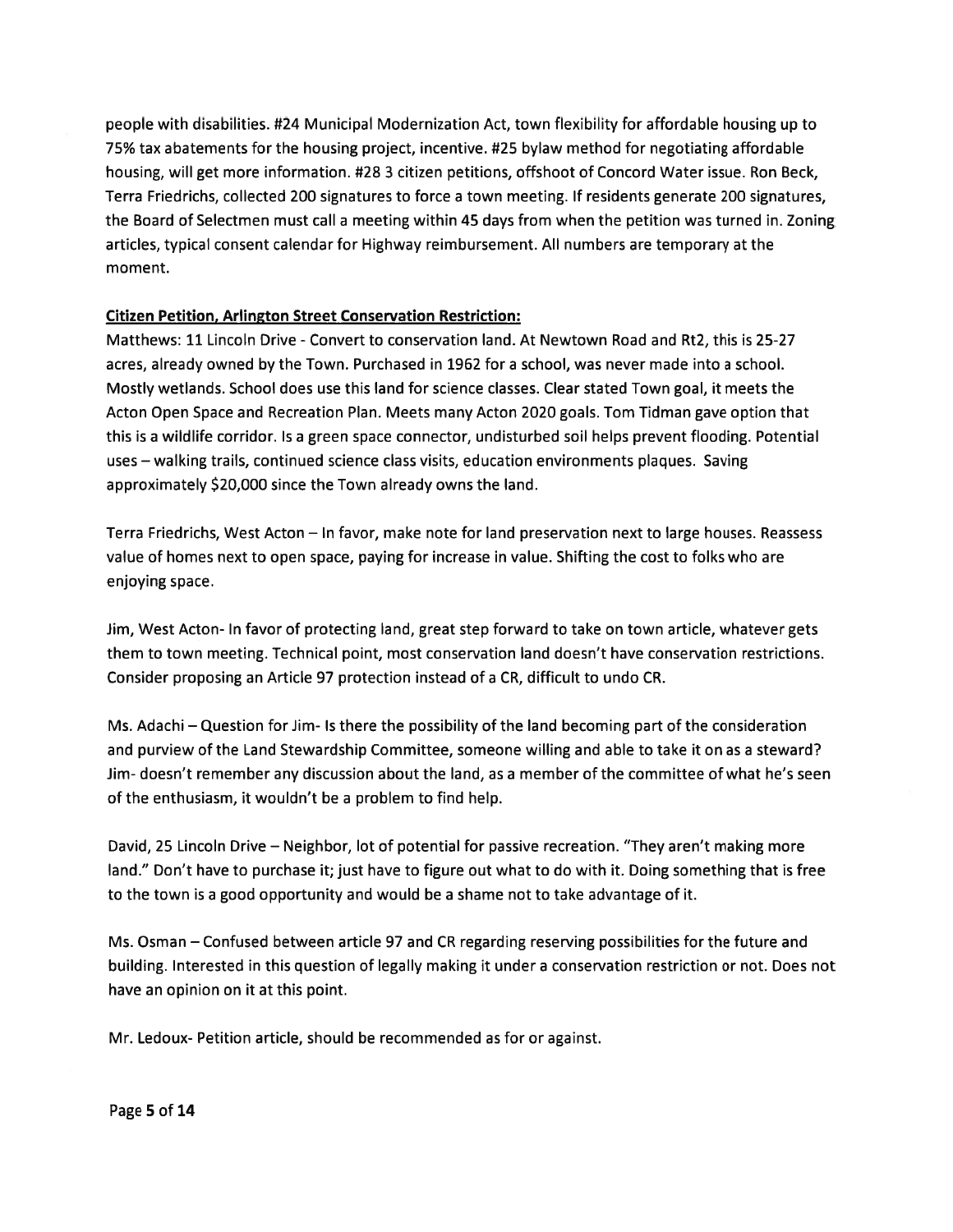Ms. Green — No final decision, supportive of protecting open space, it is our own land, under an Article 97 plan we could keep it as conservation land -protected land. Don't want to tie our hands for municipal needs. Torn, not completely supportive, seeing some protection as Article 97 plan.

Mr. Chang — Agrees with Ms. Green — keeping our options open, hard to understand conservation restriction since we already own the parcel, don't need to take on other costs. Wants to pu<sup>t</sup> it on town meeting warrant. Prefer to have Article 97 protection because it can be undone if deemed necessary.

Mr. Berry- Mr. Tidman sent an email speaking about wildlife, mentioned recreation uses such as golf Frisbee course and dog park, etc. Wetland protection is already there. Has been held for general town purposes. Senior center looked at it and it was buildable but they did not go forward with it, opposed by town members. Mr. Tidman's bottom line, keep it open for whatever may come up but keep it as passive recreation. Skeptical about putting restrictions on it, Article 97 is <sup>a</sup> possibility.

Ms. Adachi- With only 5 acres of the 25 that are buildable, not able to develop most of it. When time comes, there will be opportunity for input. Passive recreation could be <sup>a</sup> viable option that doesn't consists of <sup>a</sup> building. Understands concerns of neighbors for it to be protected.

Commencement of Deliberations Regarding Concord's Applications for Site Plan Special Permit/Use Special Permit #11/20/2015 - 459, Nagog Pond Water Treatment Facility: Mr. Berry opens the deliberation. Board of Selectman takes all of this seriously possible final decision in this matter, no idea what other board members think. 4 of 5 members to issue special permit. Opens questions:

Ms. Green- Would additions to future fencing require applicant coming back to BOS? Mr. Roeloff- Generally yes, but you can make that clear. You can pu<sup>t</sup> in your plan to make sure that any changes go back to BOS for changes.

Ms. Green — Can you give us some case history or guidance about something other cases where similar things were considered "detrimental or injurious"?

Mr. Roeloff- May be able to find some cases to give idea of these criteria, but would be case specific, site specific. Slightly different context. e.g. Non-conforming structure or use, special permit application associated with that change to the use, e.g. an expansion of <sup>a</sup> trailer park, criteria whether or not expansion was more detrimental to neighborhood. Went up to Supreme Judicial Court, each court changed. Every case is different, nuances in standards and facts, I would be reluctant to do it. Certain parts would be worth seeing from some of the cases.

Ms. Green: Would be helpful, even with caveats.

Ms. Green: If we find it isn't appropriate for the neighborhood but don't deny, can we include the history of our conversation, and reservations, in the permit?

Mr. Berry: That would be <sup>a</sup> good way to go.

Mr. Chang — Have questions about general process of conditioning <sup>a</sup> site plan, what are practical conditions. We have mentioned, for example, the process of fence maintenance. I don't want to get into Page 6 of 14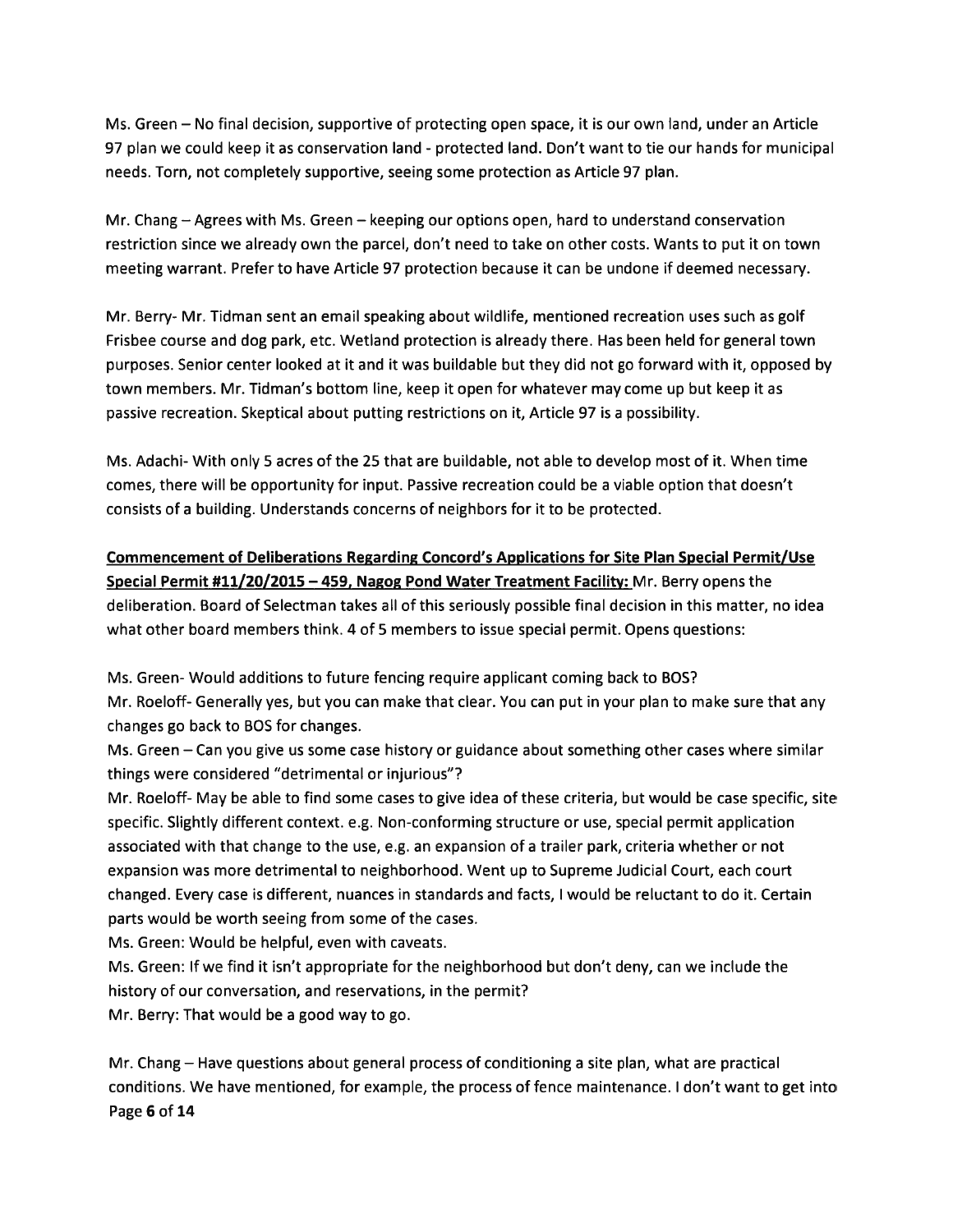<sup>a</sup> position where we have <sup>a</sup> permit with 90 conditions on it. What do you feel is <sup>a</sup> practical level of the amount of areas of condition?

Mr. Roeloff - If you feel the condition makes sense, include it. Don't not include it because you don't think you can enforce it. If it adds value to project, include it. If it becomes a problem for the neighborhood, the Town can enforce it. If not, they won't have to. There is guidance in the zoning bylaw; it provides the clearest road map on what to do. Read it all. e.g. Special permits 10.3 — instructs you to find purpose, lay out criteria, specifically authorizes you to impose such conditions, safe guards and limitations to protect the neighborhood and town, included and not limited to, ... several examples. There is always <sup>a</sup> reasonableness. Parameters must be able to tie conditions to standards set forth in the bylaw. Require Concord to provide water to Acton — inclined to propose as <sup>a</sup> condition but must tie into zoning law. You may be as specific as you want but it must tie in to the bylaw- also can be as general as you want. Think hard Abeyances of property, requiting services to towns... those ge<sup>t</sup> into challenging areas re: supporting them in the context of <sup>a</sup> zoning decision.

Mr. Chang: Follow up...any limit to level of specificity?

Mr. Roeloff: No limit. Also can be as general as you want.

Ms. Adachi — Vote by super majority, right? What happens if we have 3 and 2?

Mr. Roeloff: Yes, if it is not a super majority, it becomes a denial.

Ms. Adachi —Agrees with Ms. Green's point about language of detrimental to the neighborhood. Same question about "neighborhood." Also, should we narrow down conditions and eliminate some? I hear you say if germane, include. Worry about enforcement.

Mr. Roeloff— If ever went to appeal, the way the court looks at interpretation, generally speaking any guidance in bylaw, everyday interpretation of the words, different interpretations — court will defer to the Board of Selectmen. You have level of deference as to interpretation of bylaw, and of "neighborhood". Court gives you deference. You are the local authority in interpreting bylaw and applying the facts.

Ms. Osman: Re: "Appropriate to site", I would want more insight and guidance from counsel. If the Board is not exerting enough of our authority, counsel should tell us. What puts us over the edge to say no?

Mr. Roeloff- Once you are in deliberations, I can give you guidance as to whether you are acting within your authority, using your judgment. If pushing the boundary, I will let you know.

Mr. Roelofi—About use being appropriate for the site, there won't be guidance besides me telling you to use your judgment, be reasonable. These criteria are intentionally vague and broad because the Town legislatures wanted you some discretionary authority in terms of deciding if you should be allowed or not. There is <sup>a</sup> second question about what factors should be included.., historical uses, residents living closer than before, lots of questions about this use now as proposed. It is factual. I don't want to give my personal opinion.

Ms. Osman- I would want you to tell us if we are not exerting enough of our authority. Mr. Roeloff- I can comment if I think we aren't talking about something that is relevant. Page 7 of 14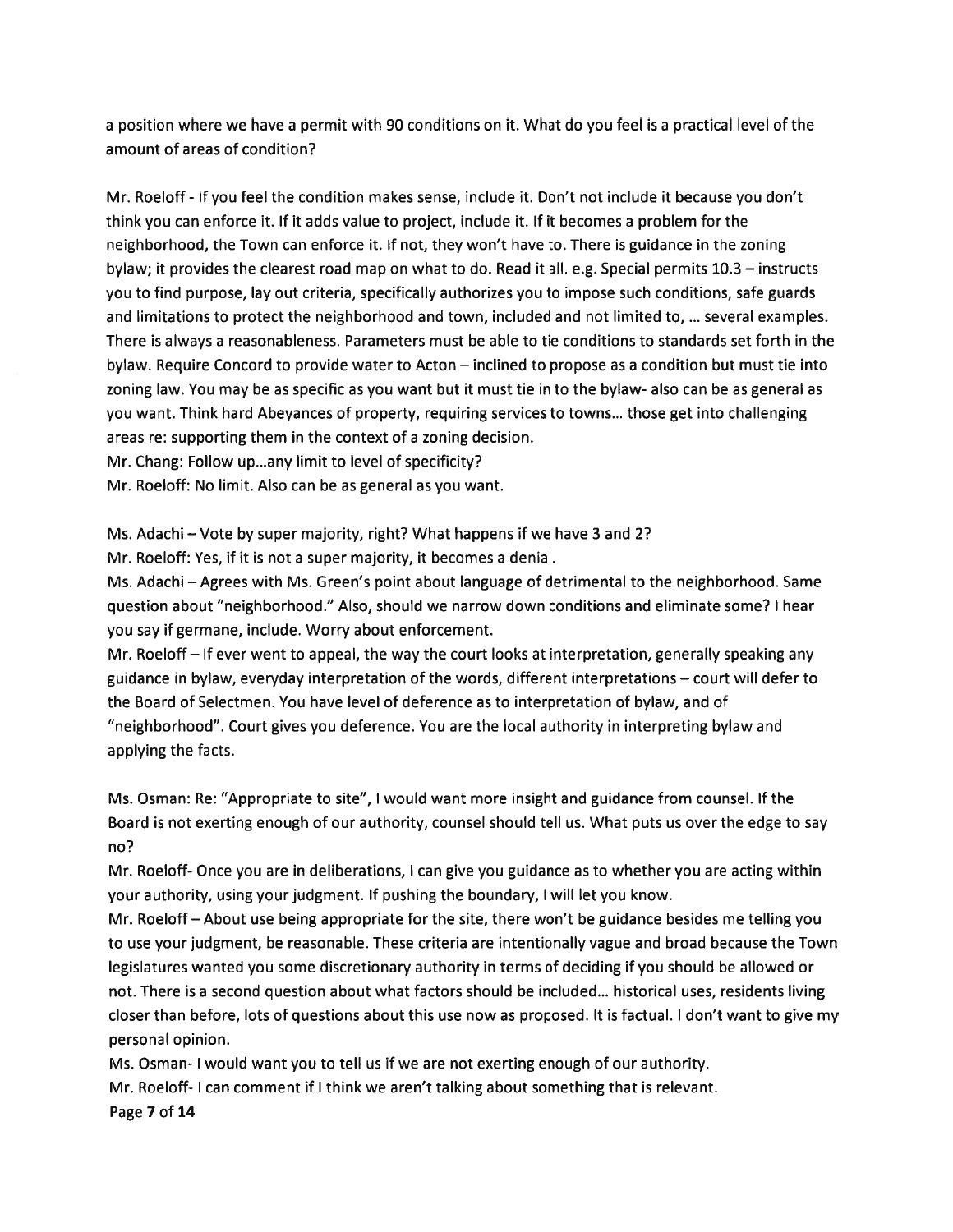Ms. Osman- I keep thinking, "Is there <sup>a</sup> more appropriate site?" I keep thinking we can only look at this particular site.

Mr Roeloff- Huge variation town to town, some towns specifically say that this alternative is better than another, more in wetlands permitting than special permits. But in special permits, what often comes up is whether or not the proposed use benefits the community. In some towns, that is an explicit criteria. That criteria is not explicit in this list, it is up to you if it can be built in through the Master Plan references or general purpose.

Ms. Osman- If doesn't fit with master plan, isn't that <sup>a</sup> definition of being not beneficial? Mr. Roeloff: It is <sup>a</sup> big Master Plan. You have to read the whole Master Plan. It isn't the kind of document that dictates results. It is <sup>a</sup> road map. You should review the Master Plan (MP), the question of whether the proposed use is consistent with MP. The MP doesn't dictate results, doesn't say what you can't do with your property. Review the master plan and the question is whether or not the proposed use is consistent with the MP, does it advance the directives of the MP.

Ms. Osman — How can we bring in bigger issues, such as working as <sup>a</sup> watershed, and towns working together more?

Mr. Roeloff —The decision will include <sup>a</sup> few different components: there will be findings of fact; there will be findings as to whether or to what extent the uses comply with criteria, whether they do or don't; and then there are conditions. In the findings section it is Ok to include narrative that expresses concerns you have, or characterizes your decision so that there is no confusion about what you are intending to do and not intending to do. For example — <sup>a</sup> lot of these things don't come up in the context of <sup>a</sup> denial, so I keep coming back to an approval, though I am not recommending an approval necessarily -- in an approval decision, you can say this decision does not in any way limit or impair the right Acton has to use the water from Nagog. You can say that in your decision so later no one can say you approved this in 2016...but no, we didn't give up rights because we specifically said we weren't including that here, can include expectations or impose conditions, conditions you may in the end debate whether or not it is in your authority, the line is not clear, people will have different views. The challenge will be to include conditions that you feel would bring it within the scope of the criteria, if you are in the context of approval, without stepping over the line, or decide if more aggressive, take chances?

Ms. Osman: If we make <sup>a</sup> condition and they don't live by it, don't monitor, for example, as was in condition, can you take away the permit?

Mr. Roeloff: If you said violations mean you will rescind or revoke permit, you have to specifically say you have that right to enforce as you said. If it is so important that if they violate, can say the special permit automatically rescinded. Include provisions to dictate options down the road. Fair to say, allow this use, if it doesn't adversely affect our wells, if it does we will revoke the permit. Even if we didn't say that, if it adversely impacts the wells we could have other remedies as well, but this would provide <sup>a</sup> remedy within the context of the zoning condition.

Ms. Osman: And about conditions such as working together with other towns? Page 8 of 14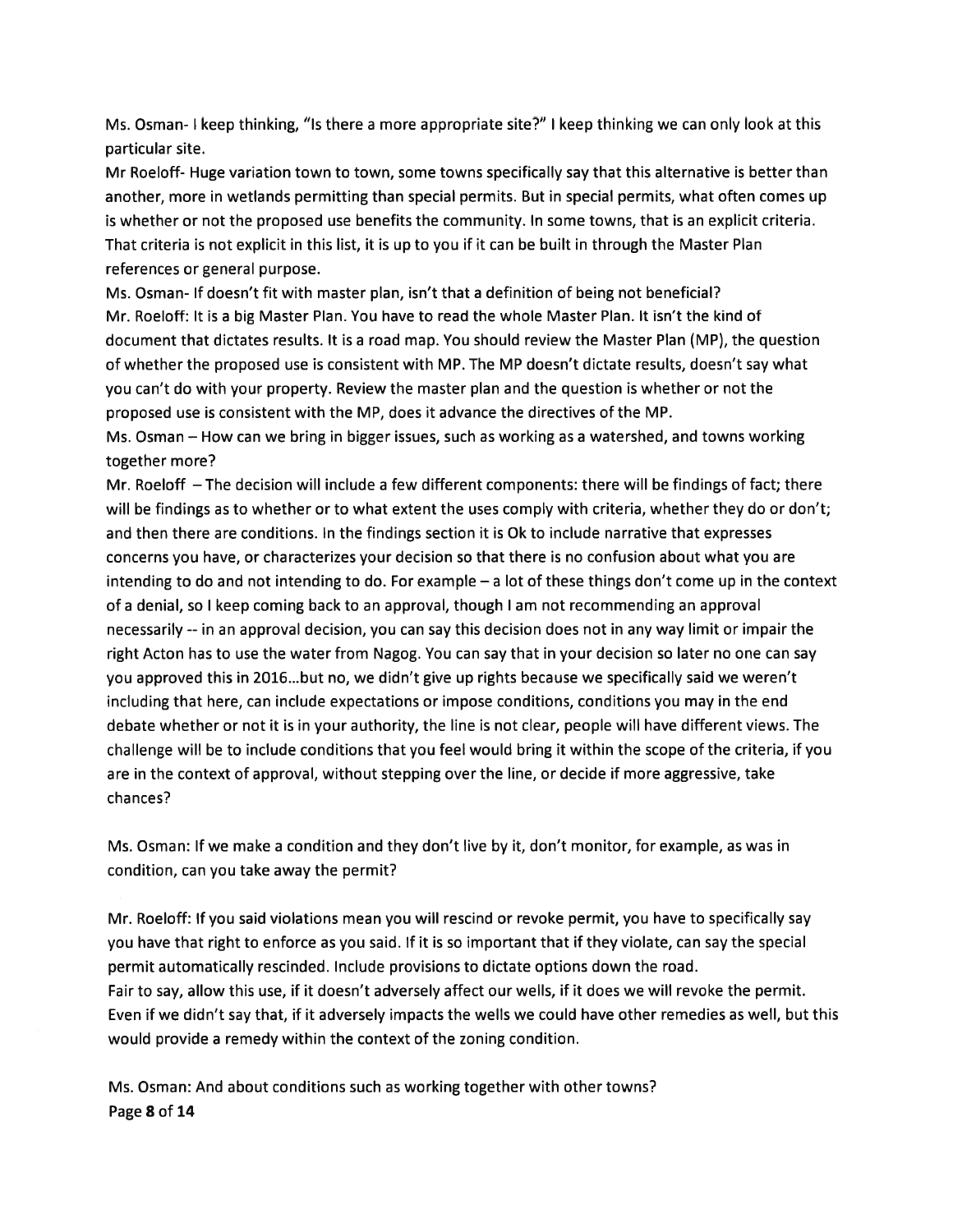Mr. Roeloff: You can impose <sup>a</sup> condition that requires them to work participate in discussions with others, meet with certain people. Fair game. If ge<sup>t</sup> really out there, you are getting further from zoning and into the world of protecting archaeological and historic resources... there are so many tangents here through the references to Master Plan and the purposes of intent, you... want to articulate how you are tying the conditions to the criteria.

Mr. Berry — Question has come up whether it would be appropriate for you to draft <sup>a</sup> sample denial and as well as some document that expresses our concerns and possible conditions that might mitigate those concerns?

Mr. Roeloff—Appropriate to do that, but <sup>I</sup> would want more guidance from the board on this; it is difficult to draft <sup>a</sup> denial without more feedback from the board, can do it generically. Speak freely tonight with preliminary reactions. But with respec<sup>t</sup> to drafting <sup>a</sup> denial, it would help to know what criteria is problematic. You won't go through every criteria and say why it doesn't meet it, would hone in on certain ones.

Mr. Chang- Feels that best reasonable basis for <sup>a</sup> denial of special permit would be that approving is not consistent of master plan of protecting Acton resources. Reason is that even though they will not run at peak capacity usually, we have to assume it will be at times. Withdrawing <sup>a</sup> lot of water from Nagog could total impact of water quality and quantity. With no agreemen<sup>t</sup> in place, we have little idea of what total impact of facility will be on future availability of water resources to the town. Strongest basis for denial would be that Town of concord hasn't given us enough to say that Acton will continue to have water resources, particularly from Nagog, to maintain resources we need. I recommend we use that as basis of <sup>a</sup> draft denial.

Ms. Green —There are <sup>a</sup> lot of potential areas with reasons for denial. <sup>I</sup> recommend going with Mr. Roelofs's recommendation. Want to make clear to public that putting together an approval with conditions, it gives <sup>a</sup> format to discuss, in no way we are approving any or all of these conditions. If we find that any of these criteria are not met, then we would have denial. Doesn't think Mr. Roelofs putting together <sup>a</sup> denial up front without the meeting in February, it is not <sup>a</sup> grea<sup>t</sup> use of time. A lot on your plate and expensive.

Mr. Roeloff- Reminds board that you do not have to vote on February 27<sup>th</sup> and March  $6<sup>th</sup>$  – you have 90 days to make <sup>a</sup> decision. What would the approval look like and what criteria we need?

Ms. Green- Enough time after real deliberations to pu<sup>t</sup> together <sup>a</sup> denial. Let's pu<sup>t</sup> together what an approval would have to look like. Then if these findings aren't found, gives what we need for <sup>a</sup> denial.

Ms. Adachi —Agree that we should have draft approval with all conditions. Denial would be <sup>a</sup> waste of counsel's time. Unless we are ready to have <sup>a</sup> straw poll to see where we stand. But we haven't had time to review all of the record. Well aware counsel has other things Have to start with something. In Page 9 of 14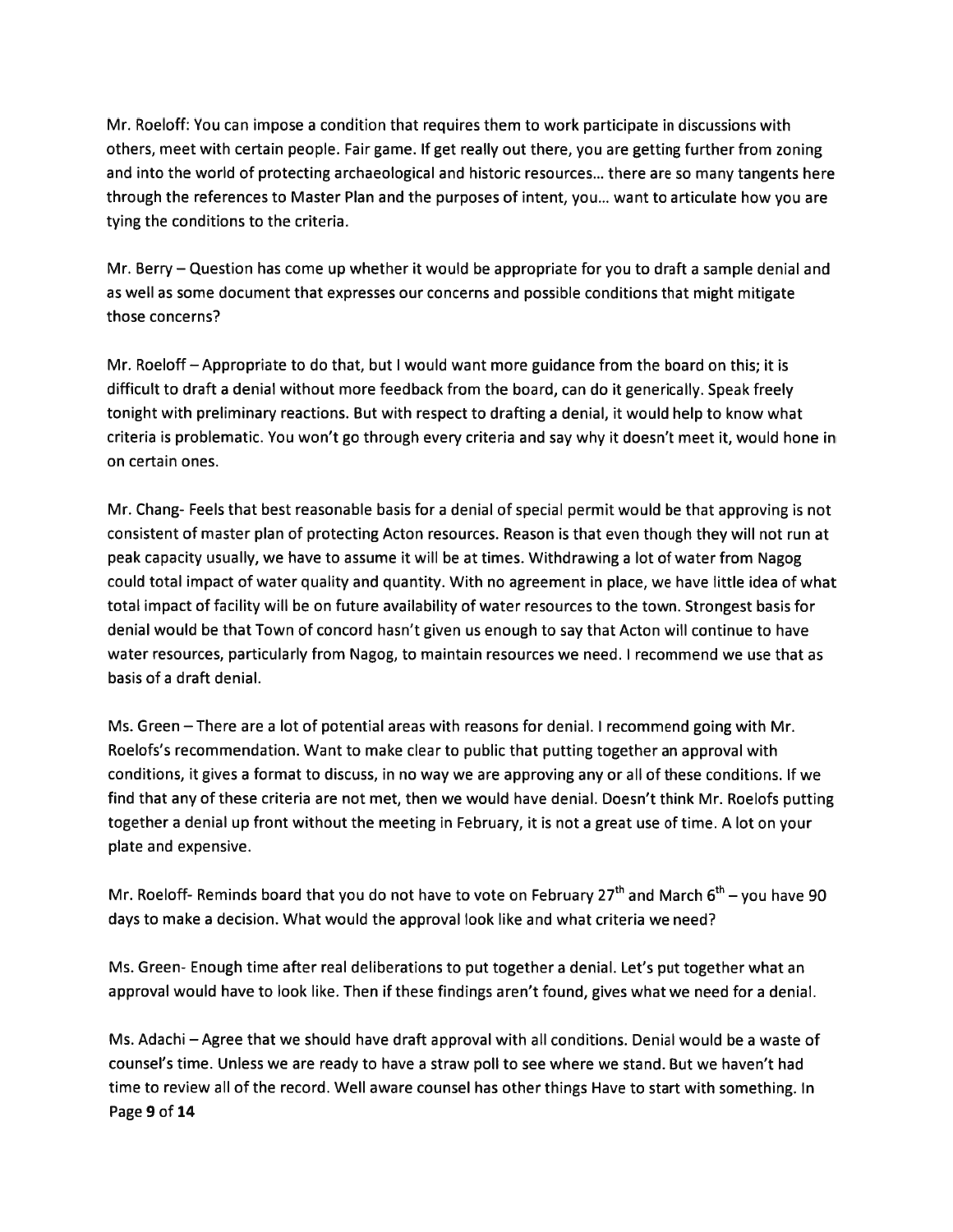my experience, deliberate, then planning department goes and writes <sup>a</sup> draft approval. Having <sup>a</sup> draft approval will keep us focused on what the real issues are.

Mr. Roeloff -Anyone can come to deliberations between now and then. Obviously you shouldn't be talking amongs<sup>t</sup> yourselves. Think through your thoughts, draft your concerns, bring them to the deliberations, and walk through them. Some people have 33 conditions. If not comfortable and wonder about articulating <sup>a</sup> denial, take <sup>a</sup> stab at it.

Mr. Berry – Concern about enforcement,  $3^{rd}$  party oversight, approve and put condition, keep the space under the fence free of debris, are you familiar with having any  $3^{rd}$  party to oversee that, require them to hire people to do this task? I have seen projects with so many conditions it was hard for the town to enforce them.

Mr. Roeloff - I have never seen <sup>a</sup> condition that allows private enforcement entities to requite to come and inspect. It is common to require independent review by consultants. For example, peer review wildlife consultant, could have annual inspection to go out to property, make sure all was constructed properly, kept clear, come back to the Board--at applicant's expense. Procedurally, if you impose conditions that Concord doesn't like, their option is to appeal Acton's conditions or accep<sup>t</sup> them; they are binding if they accep<sup>t</sup> them. Trying to find line of what is reasonable. Asking them to pay for this. They will feel they have their own consultants. Certain oversight and inspection is more typical in large construction with two years of drainage issues, ongoing problems, etc. It's <sup>a</sup> question of what is reasonable and if there are concerns.

Mr. Chang — My biggest concern by far is the protection of Acton water resources. The info that has come out shows we don't know the effect of the withdrawal from Nagog pond on out downstream wells. I understand we have information about historical usage, but that has been low and recently we have the effects of climate change accelerating, difficult to project into future, 20, 30, 50 years. It is important to continue to have access to Nagog Pond water in addition to our wells. Like to see some condition that reflects that, direct access or negotiated agreemen<sup>t</sup> of use of the pond. Would be abdicating our responsibility to protect Acton's water resources if we don't have something in place to maintain our access to Nagog Pond water. I would like to see some condition that reflects that, whether that relates to direct access to it or <sup>a</sup> negotiated agreemen<sup>t</sup> among Concord-Acton-Littleton, don't know what is best or practicable. Last time Concord said their position was that the overall usage of Nagog Pond was not in the purview of this process, to some extent I understand that, but without that agreemen<sup>t</sup> in place I would be hard-pressed to say we would be executing our responsibility to protect Acton's water resources, not only because of the N Pond water itself but Nagog Pond's effect on our downstream resources. I expec<sup>t</sup> my colleagues to cover the concerns of the community. I have concerns that we make sure the noise level is not excessive and making sure that as much as possible the traffic related to Nagog Pond doesn't impact the daily lives of the residents in the area. I will leave wildlife and archaeology to my colleagues.

Page 10 of 14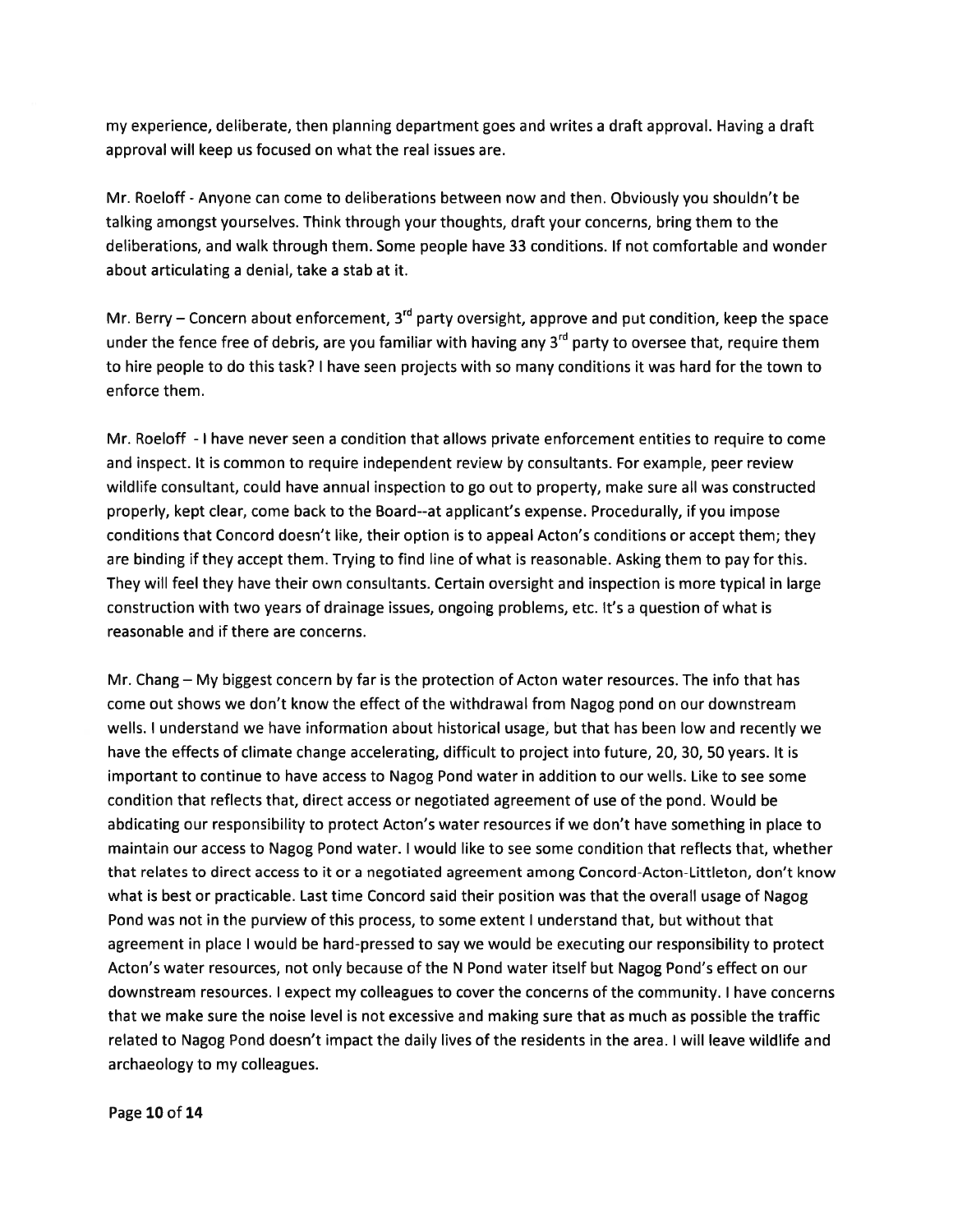Ms. Adachi — I approached this as proposed conditions. No construction or fence placement before PAL intensive/locational archeological survey is completed and also in connection with that they need to ge<sup>t</sup> input from the Acton Historical District. Also Pinehawk, not necessarily residents, but know <sup>a</sup> lot about pre-contact history. Would like <sup>a</sup> condition that addresses timeframe of Acorn Park for deliveries, limit time frames, when kids are out of neighborhood. Address the pothole cover replacement. Service vehicles do not use Skyline Drive, may pu<sup>t</sup> up gate. This would be to minimize use of Skyline by service vehicles. If not hiring an independent consultant, monitoring of fence could be done by Natural Resources Dept. and related Conservation Committee and Land Stewardship Committee review. They are very aware of open space and habitat level. Also, because Breezy Point brought up issue of their access to <sup>a</sup> trail that crosses Concord land, perhaps they could work with Natural Resources and Stewards, who are good at deciding where trails can go, to satisfy both Concord and Breezy Point. Natural Resources staff can be very helpful on things like this because of their background and experience. I don't know if we have to have <sup>a</sup> reference to the fact that Conscom review is necessary as par<sup>t</sup> of the approval of the project—they have to review the proposed fenceline. I know sometimes there are conditions based on approvals from other committees.

Mr. Roeloff: It only adds value if you reques<sup>t</sup>

There was <sup>a</sup> reques<sup>t</sup> for <sup>a</sup> waiver for compliance with the lighting plan, I know that at Special Town Meeting in November, we were discussing LED5' Kelvin temperature. exterior lighting potential lighting for neighbors and wildlife, limit strengths.

Mr. Roeloff—Take <sup>a</sup> look at the record. I had that in as <sup>a</sup> waiver reques<sup>t</sup> from beginning, actually unclear. I think in recent submittal they have provided updated lighting details. I think they are now saying they provided info to extent required for this project, but if you think they are asking for <sup>a</sup> waiver from the lighting plan requirements vs. standards, that is different.

I believe they are now saying we provided the info to the extent required by this project. If you disagree and say they are asking for <sup>a</sup> waiver from the lighting plan vs. requirements.

Ms. Adachi — Reiterate Mr. Chang concern regarding noise control, emergency generators, want to confirm resulting sound is within to DPE guidelines for suburban residential. At the 1/18 hearing, Concord discussed installation of the fence—certain months, fence monitoring monthly, floodway crossing weekly. There was <sup>a</sup> general aspirational commitment to cooperating with AWD. Should the following go in aspirational conditions? That we have the expectation that Concord will enter into regular discussions with water district and Acton on collaborative planning of water supply issues that affect both towns including but not limited to development of some other agreemen<sup>t</sup> to provide better coordination and coverage on water issues such as the Concord Water supplying water on Great Rd. Not reasonable for us to say they have to supply water for any development on Great Rd. But reasonable when we ge<sup>t</sup> <sup>a</sup> reques<sup>t</sup> for permitting for development or redevelopment on Great Rd. and there is <sup>a</sup> water supply issue, if our water district can't supply it we have to have <sup>a</sup> process whereby Concord gets consulted about it. We shouldn't be permitting projects where there isn't <sup>a</sup> clear cut water supply—not to leave it to developers who ge<sup>t</sup> permitted by us to go on hands and knees to Concord begging for Page 11 of 14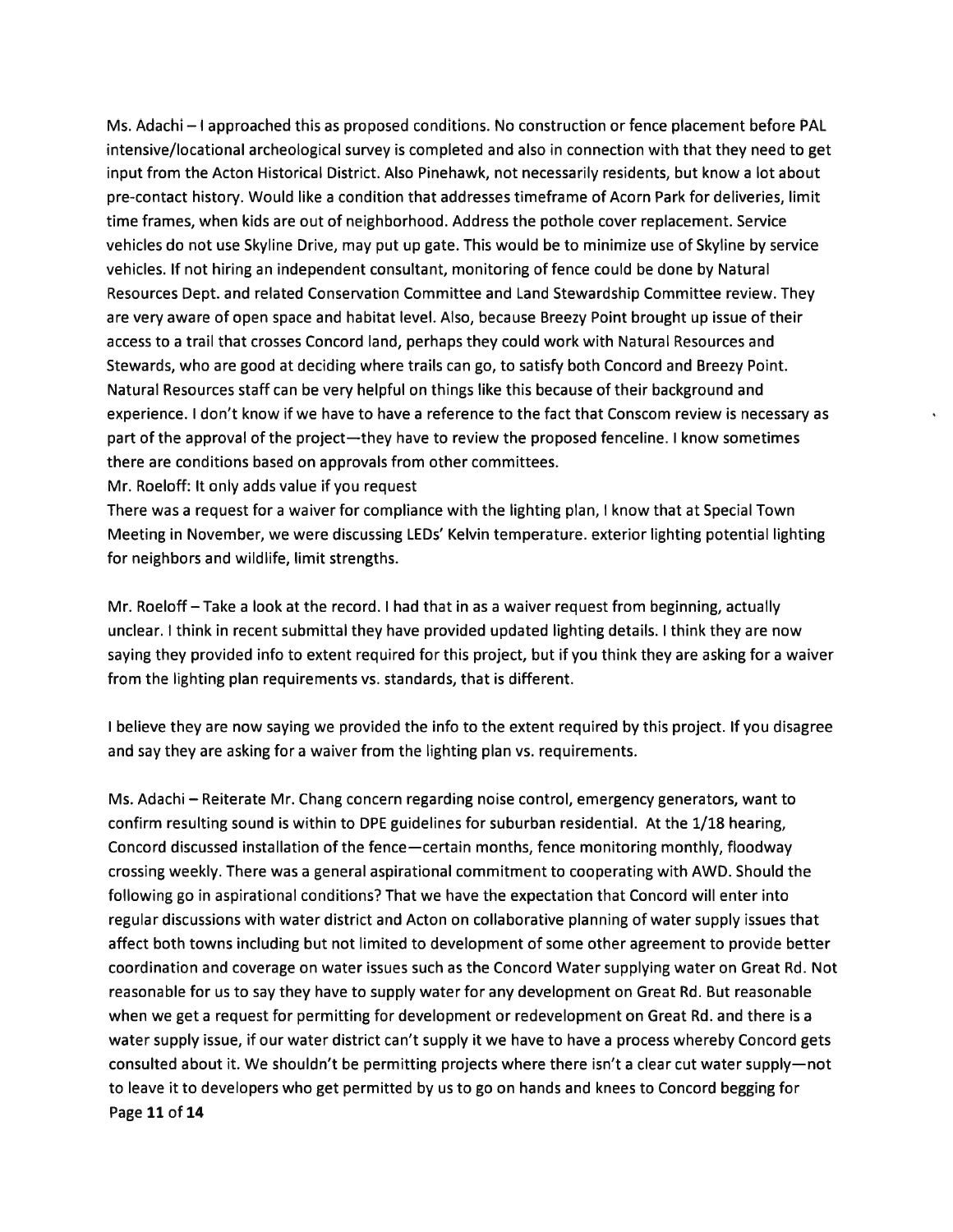water which happened to one project we permitted. It should be <sup>a</sup> more orderly process worked out by the Water Supply authorities from both towns so it isn't <sup>a</sup> squishy arrangement. Both Towns should be monitoring water quality conditions and determining the impact of Pond withdrawals on Acton's water supply. Both entities ought to be monitoring re: impact on pond withdrawals. Doesn't seem to be big concern to AWD as to citizens at hearings. Would be nice to have clarification of Nagog Pond tights from 1884 legislation—vague, lay people's interpretation, no court interpretation so far. Have the three towns work together on this.

Ms. Green — Similar to Ms. Adachi, I thought of these as potential conditions, again with the caveat that I am not leaning toward an approval. Adding on to Janet's about PAL Arch. report, condition no work until Mass. Historical Comm. has approved that repor<sup>t</sup> and Concord has met all conditions Mass. Historical indicates in finding, and they have to consult with Acton Historical Commission, Acton Historical Society, and Pinehawk. Must presen<sup>t</sup> repor<sup>t</sup> to Acton Historical Commission for comment. Limits on time of deliveries of chemicals to plant, and any deliveries, and we should pu<sup>t</sup> <sup>a</sup> placeholder in for the time and BOS can discuss time. We always have standard limits on construction times, might these need to be more stringent? Put it in the approval to discuss. Oversight committee with neighborhoods and neighbors, not necessarily to enter private property but to repor<sup>t</sup> on other issues that repor<sup>t</sup> back to Board of Selectman re: noise, times. Don't know if it is independent consultant or staff that reviews operation and maintenance plan offence, but Concord must submit any changes to the plan to the Board of Selectmen. In the findings section — language around those aspirational conditions, that we are not waiving our future rights to Nagog water, recognize the Act of 1884, it would be helpful to have both the aspirational findings of encouraging regional discussions vs. <sup>a</sup> condition about those, so we can think about those in each instance, what seems most appropriate given the context of what we are discussing.

Ms. Osman —These are concerns that need to be conditions or just need to be sorted out. I would want to see <sup>a</sup> minimized fence, only around the plant and the dam. I would want to arrange for monitoring of water levels in streams and aquifer, I have <sup>a</sup> concern that Concord... can't remember the answer to the question on the rate of recharge of the lake. Would have to listen back. As Ron Beck suggested, I would want that monitoring funded by Concord and water users. I have <sup>a</sup> concern about the increased water usage: from pas<sup>t</sup> seasonal use being about 4% of Concord's use, to <sup>a</sup> higher use year-round. I have concerns about the lack of analysis of feasibility of putting the plant elsewhere. I realize tonight that the water draw would be the same no matter where the plant is built, assuming the pipe is replaced. I wasn't thinking about that. That is interesting. I would like to see Great Rd. users being able to use the Pond water equally with Concord users, and in the same vein I would want our South Acton water to be able to be provided to Concord users nearby. I want to ge<sup>t</sup> away from the Town line definition and look more at what is practical re: what water serves what area. I want to keep <sup>a</sup> certain level of cynicism about the vulnerabilities map, the one that showed the problems, I don't want to give too much credence to that when thinking about protecting the watershed, don't see those risks to watershed as significant. I want to see coordination of the whole watershed and coordination among the towns. I wrote down that Alan Cathcart said Concord has concerns about their future needs, I want to check the record and understand what that was about. When the lake bed is empty, I would hope that the lake Page 12 of 14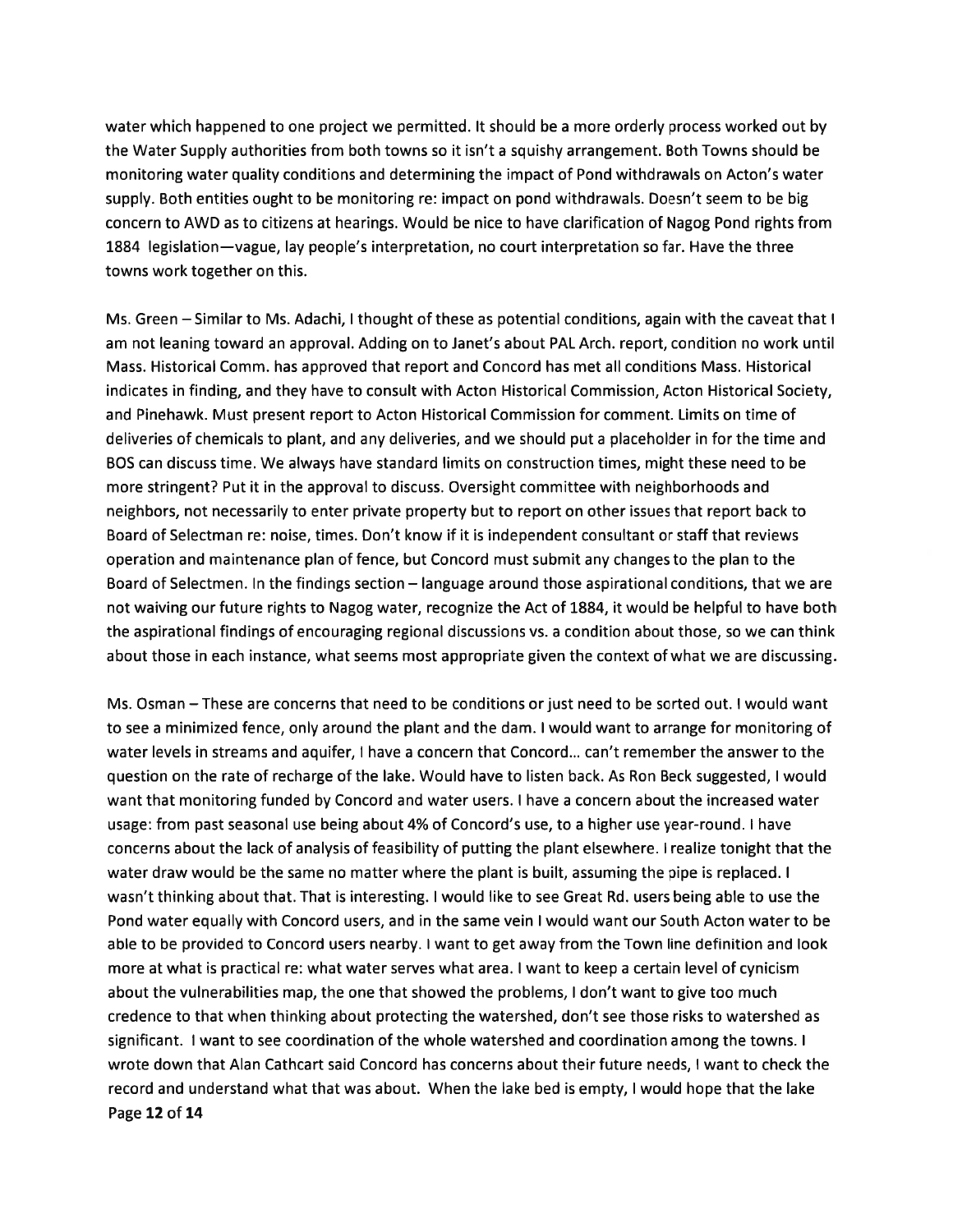bed archeology should be taken advantage of. I thought they said they were only digging where the pipe is, but while it is empty I want them to take advantage. Neighbor Engell at Breezy Point wanted the agreemen<sup>t</sup> about trails and stewardship to be in writing, I would like to see that. I want them to come back to Acton if they want to increase size of fence. Times and days of deliveries limited. I want to be clear on the process by which Littleton and Acton will be able to access the water in the future, as needed, that it is cleat based on the Act of 1884. With respec<sup>t</sup> to Terra's comment about it not impacting our wells being in writing, I too want that to be recorded. Want to address par<sup>t</sup> of Master Plan that says we should protect the quality and quantity of Acton water, I want to especially focus on that. I want to deal with the uncertainty of whether this will affect the quality or quantity of our water. I want to address the traffic through the neighborhood. One more thing. I actually do not like the design of this facility, when compared to the old designs in Newton and Brookline. This looks so modern and vanilla. If we do end up approving it and it is this big looming thing, it would be nice if it were really gorgeous. Ms. Adachi points out Design Review Board approved it, Ms. Osman says she doesn't always agree with their decisions.

Mr. Berry: I think H.H. Richardson designed the waterworks building next to Chestnut Hill Reservoir, I think; unfortunately we don't have that kind of talent around here, or pu<sup>t</sup> that kind of effort into our public structures as much as we should anymore.

Mr. Berry- I am going to repea<sup>t</sup> <sup>a</sup> lot of what people said. Regarding the fence, I want to hold them to their commitments and the wildlife experts' recommendations of no fence work during nesting season, to ensure they don't cut down any mature trees, keep away from wetlands, which they would have to do for Conservation Committee anyway. I am concerned about all that and I would like to see all that reflected in the conditions. The archeology study is related to zoning, par<sup>t</sup> of the disturbance of the site, so, subject to your advice, I would want to condition the study on that, even though the state also oversees it, but I would repea<sup>t</sup> Ms. Green's recommendation that there be contact—and I am not sure Mass. Historic is compelling this--specifically with Acton Historical Society and Commission and Pinehawk should be consulted including Native Americans who might have historical knowledge of site. If possible, condition it to have <sup>a</sup> representative of one of those groups accompany PAL when they survey the site, make recommendations about where things should be done and point out artifacts that should be protected. I am concerned that Breezy Point neighbors first wrote us <sup>a</sup> letter and said they had come to an agreemen<sup>t</sup> with Concord and then came here and said that Concord had not lived up to that agreement, I would like to see conditions that require Concord to live up to that agreemen<sup>t</sup> and reach an accommodation with Breezy Point neighborhood that will finally be subject to this board's approval before construction starts. On the sound issues, we had <sup>a</sup> suggestion that it appears that the sound study meets the standards are required, we had <sup>a</sup> suggestion that after the building is built there be another sound study done to affirm that the final product is the same as the sound study predicted it would be. As to traffic through the neighborhood, agree there should be conditions on hours. Acton's vendors agree to certain hours. Notice to the neighborhood on the website so they know when to expec<sup>t</sup> traffic and construction. Trash and noise are another issue. I would like to see <sup>a</sup> condition that Concord meet with neighbors, maybe weekly during construction, so open line of communication about